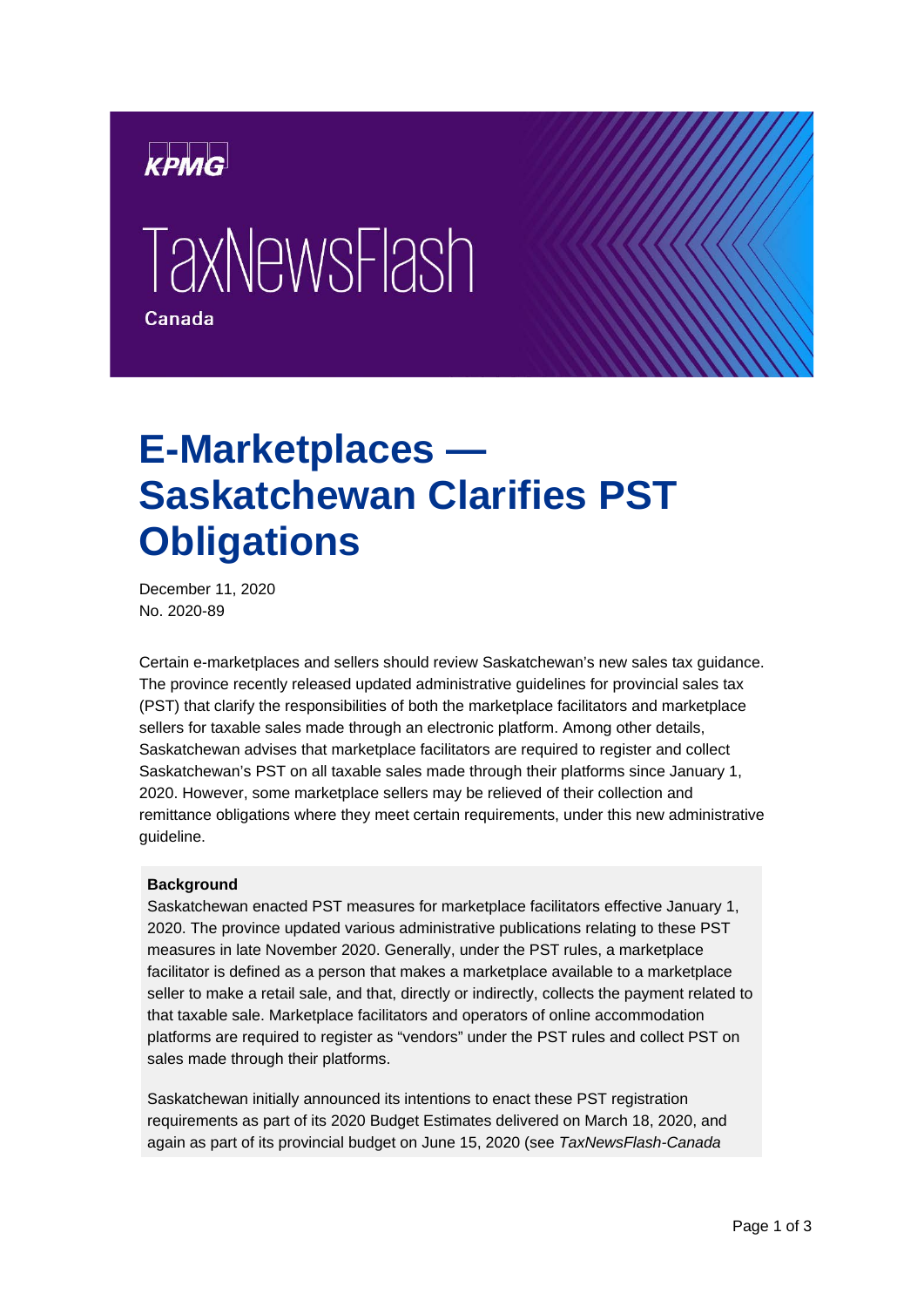2020-17, ["Highlights of Saskatchewan's 2020-21 Budget Estimates and COVID-19](https://assets.kpmg/content/dam/kpmg/ca/pdf/tnf/2020/ca-highlights-of-saskatchewans-2020-21-budget-estimates-and-covid-19-relief.pdf)  [Relief"](https://assets.kpmg/content/dam/kpmg/ca/pdf/tnf/2020/ca-highlights-of-saskatchewans-2020-21-budget-estimates-and-covid-19-relief.pdf) and *TaxNewsFlash-Canada* 2020-56, ["Highlights of Saskatchewan's 2020](https://assets.kpmg/content/dam/kpmg/ca/pdf/tnf/2020/ca-highlights-of-saskatchewans-2020-budget.pdf)  [Budget"](https://assets.kpmg/content/dam/kpmg/ca/pdf/tnf/2020/ca-highlights-of-saskatchewans-2020-budget.pdf).)

### **Marketplace facilitators defined as "vendors"**

Marketplace facilitators are considered "vendors" under the PST rules if they collect, directly or indirectly, the payments from consumers or users and remit these payments to a "marketplace seller", regardless of whether the e-commerce platform carries on business in Saskatchewan.

It appears that Saskatchewan has updated its guidance to address the situation where both the marketplace facilitators and the original vendor are required to collect tax on the same supply under the PST legislation.

Saskatchewan notes that the marketplace facilitator is obligated to collect and "remit PST on all taxable sales made through their platforms" (even though the legislation technically defines the facilitator as a "vendor" but does not deem the facilitator to have actually made the sale). In addition, the province advises in this updated guidance that marketplace sellers are relieved of collecting the PST on taxable sales made to consumers in Saskatchewan through platforms of marketplace facilitators, where the sellers ensure that:

- The marketplace facilitators are properly licensed for PST purposes, and
- The marketplace facilitators are collecting and remitting the PST on these taxable sales.

Note that marketplace sellers are still required to obtain a PST license themselves, and collect and remit the PST on all other taxable sales they make, including sales made on a platform where the marketplace facilitator is not licensed for PST purposes.

Saskatchewan's updated administrative guidance also clarifies the tax status of certain additional fees that marketplace facilitators charge to marketplace sellers, or that are charged to customers.

#### **KPMG observations**

Saskatchewan's updated guidelines are not reflected in the current PST legislation. As a result, marketplace sellers may want to request a comfort letter from Saskatchewan to confirm their PST obligations for taxable sales made through the platforms of marketplace facilitators that are licensed for PST purposes.

**Reminder of expanded list of "taxable services"**